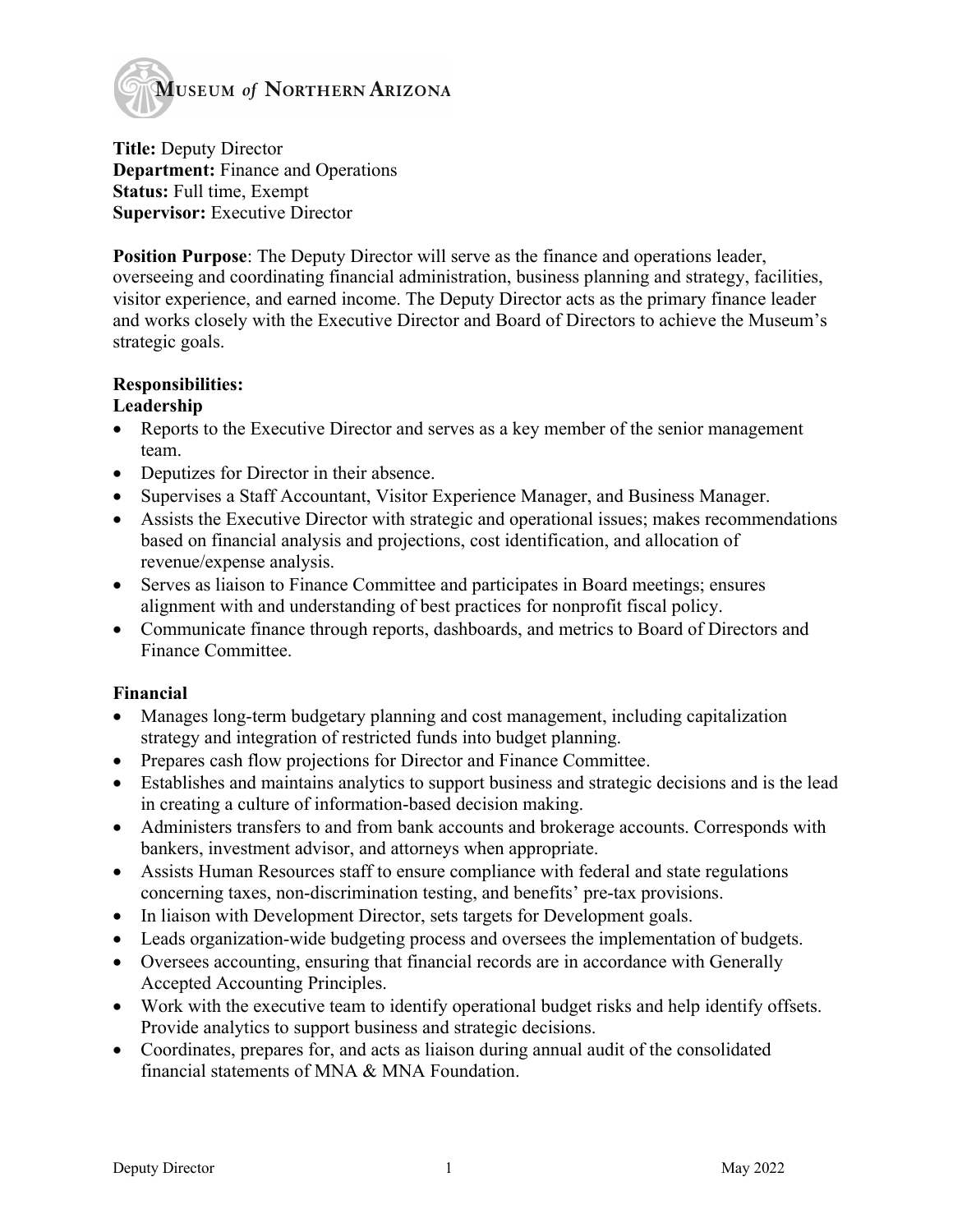# **MUSEUM of NORTHERN ARIZONA**

- Coordinates, prepares for, and acts as liaison for annual Form 990 returns for MNA and MNA Foundation.
- Acts as contact for Endowment Foundation, providing reports and information for Foundation Board.

#### **Operations**

- Responsible for oversight of all earned revenue operations as well as identification and assessment of new opportunities through supervision of Commercial Operations manager.
- Works closely with Facilities Director to develop, execute, and maintain Facilities Management Plan, ensure the safety and security of all facilities, and that all legal health and safety requirements are monitored and achieved.
- Leads on collection of data for SMU DataArts project.
- Supports Visitor Experience Director to ensure all visitor-focused activities are adequately staffed to provide an excellent experience.
- Works with Development and Visitor Experience teams to ensure integration and maximum benefit of CRM software.
- Oversight of all MNA Contracts.

# **Key Relationships:**

- Works under the direction of the Executive Director.
- Regular contact with Trustees, especially Chairs of the Finance and Audit committees.
- Provides support and information for Endowment Foundation.
- Supervises Finance, Commercial, and Visitor Experience lead staff.
- Close liaison with development staff on CRM software and development events.
- Vendor manager for retirement plan provider and insurance agent.
- Works with all Department Heads on budget, finances, and performance metrics.

# **Education and Experience Requirements:**

- BS in Accounting, Business Administration or related field required.
- MBA an advantage.
- Minimum of five years' managerial experience.
- Familiarity with accounting and CRM software.
- Seven years' experience in accounting positions, with at least four years in management level position.
- •

#### **Abilities, Skills, and Knowledge:**

- Familiarity with accounting and CRM software, Microsoft Office suite and other appropriate software.
- Ability to maintain confidentiality in all professional matters.
- Ability to communicate, both orally and in writing, with staff, trustees, vendors, and others to whom you represent the institution.
- Attention to detail and commitment to accuracy.
- Good emotional intelligence and interpersonal communication skills. This includes the ability to connect with people from diverse racial and socioeconomic backgrounds.